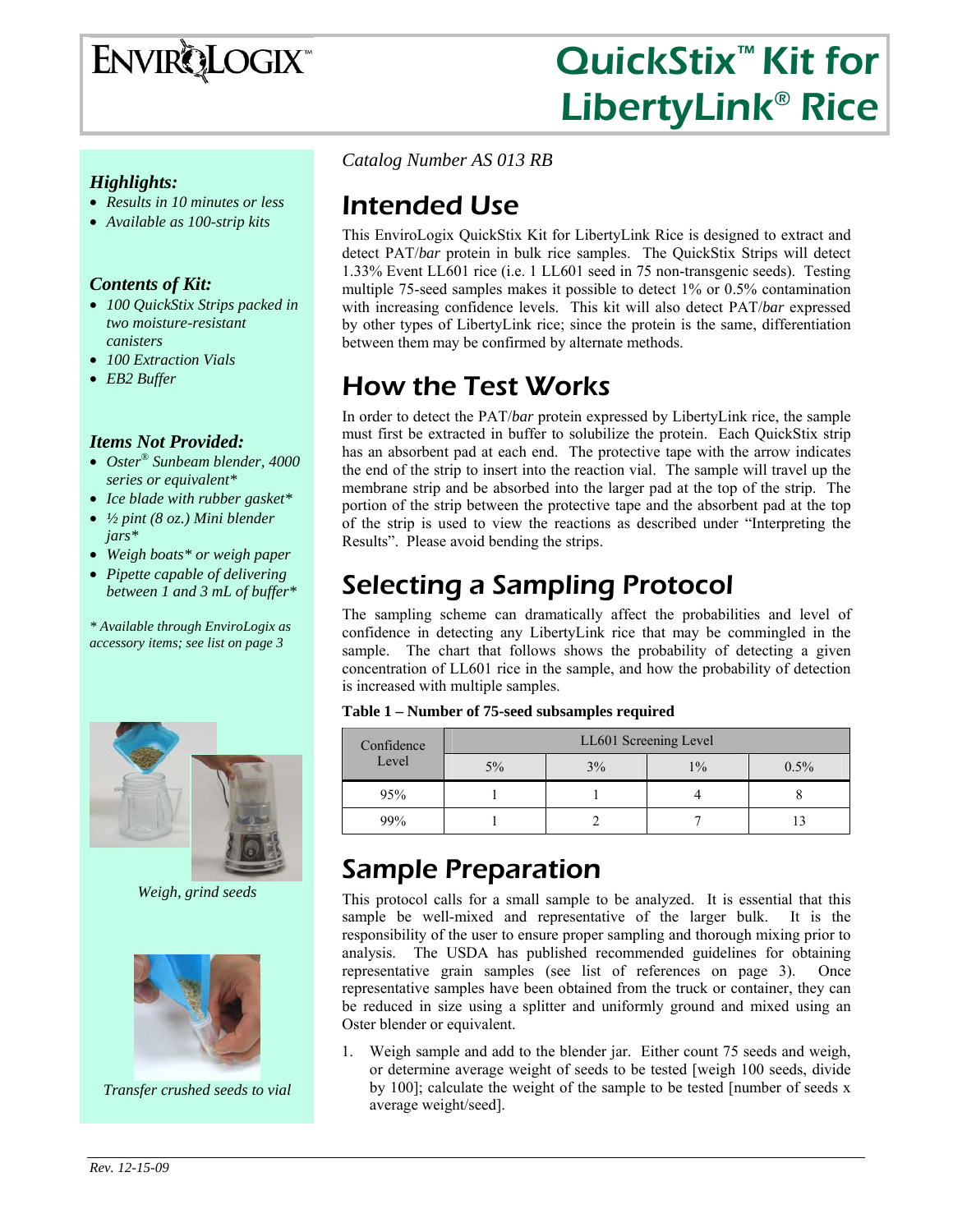

*Add buffer, cap and shake* 



*Place strip in extraction vial* 



*Any clearly discernable pink Test Line is positive* 



- 2. Grind sample for 15-20 seconds on high until all whole grains are finely ground. Empty ground rice in a weigh boat or weigh paper, then carefully transfer to the 5 mL Extraction Vial.
- 3. Calculate 1.5 times the weight of the sample to determine the volume of buffer. (For example, 75 seeds with a total weight of 1.5 grams would require 2.25 mL buffer.) Use a pipette to accurately add buffer to the vial, then cap and shake for 15 seconds. Tap down solids to bottom of the vial. No further transfer is required; the test will run in the Extraction Vial.

**Important**: To prevent cross-contamination, thoroughly clean blender parts to remove dust and residue prior to preparation of each sample. Use a new vial for each sample. Do not re-use pipette tips or disposable pipettes.

# How to Run the QuickStix Strip Test

- 1. Allow refrigerated canisters to come to room temperature before opening. Remove the QuickStix Strips to be used. Avoid bending the strips. Reseal the canister immediately.
- 2. Place the strip into the extraction vial. Do not push strip into settled solids. The liquid sample will travel up the strip.
- 3. Allow the strip to develop for 10 minutes before making final assay interpretations. Positive sample results may become obvious much more quickly.
- 4. To retain the strip, cut off and discard the bottom section of the strip covered by the arrow tape.

### Interpreting the Results

Development of the Control Line within 10 minutes indicates that the strip has functioned properly. Any strip that does not develop a Control Line should be discarded and the sample re-tested using another strip.

If the sample extract contains PAT/*bar*, a second line (Test Line) will develop on the membrane strip between the Control Line and the protective arrow tape. Any Test Line, no matter how light, should be interpreted as positive for LibertyLink expression.

If no Test Line is observed after 10 minutes, the results should be interpreted as negative. A negative result means the sample contains less than 1.33% LibertyLink rice.

### Kit Storage

QuickStix can be stored at room

temperature, or refrigerated for a longer shelf life. Note the shelf life on the kit box for each storage temperature. The kit may be used in field applications; however, prolonged exposure to high temperatures may adversely affect the test results. Do not open the desiccated canister until ready to use the test strips.

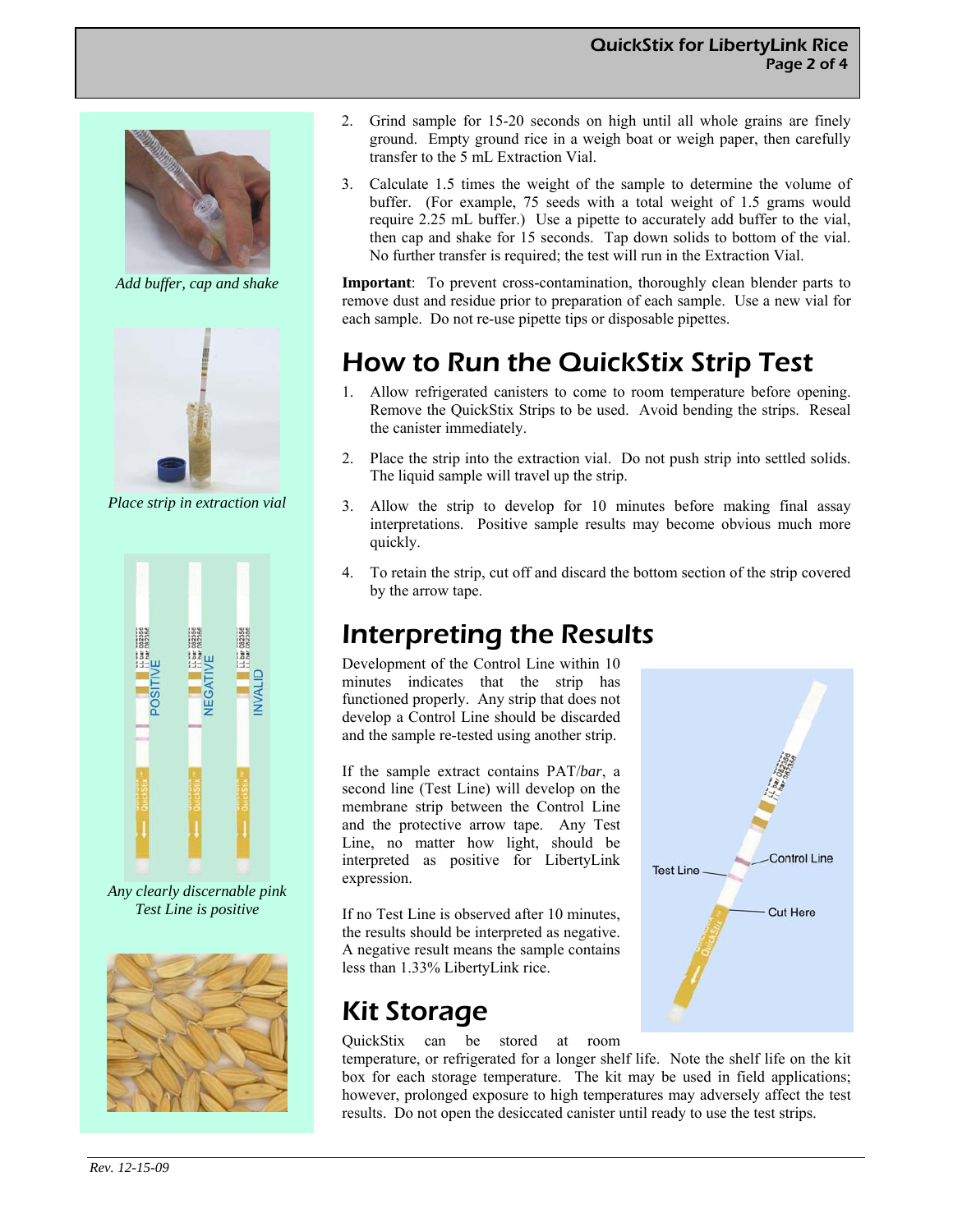#### *USDA Resources:*

**http://www.archive.gipsa.usda.gov/ reference-library/handbooks/ grain-insp/ grbook1/bk1.pdf** - USDA Grain Inspection Handbook, Book 1, Grain Sampling.

**http://www.archive.gipsa.usda.gov/ biotech/sample2.htm** - Guidance document entitled Sampling for the Detection of Biotech Grains.

**http://www.archive.gipsa.usda.gov/ biotech/sample1.htm** - Practical Application of Sampling for the Detection of Biotech Grains.

**http://www.archive.gipsa.usda.gov/ biotech/samplingplan1.xls -**  This website provides a simple to use Sample Planner (29K Excel Spreadsheet). The planner allows you to enter different assumptions in terms of sample size, number of samples, acceptable quality level and to determine the probability of accepting lots with given concentration levels. It also plots the probabilities in graph form for easy interpretation. Specific data can be saved for documentation and future analyses.



### Precautions and Limitations

- This kit is designed for screening for presence or absence only and is not meant to be quantitative.
- As with all tests, it is recommended that results be confirmed by an alternate method when necessary.
- The assay has been optimized to be used with the protocol provided in the kit. Deviation from this protocol may invalidate the results of the test.
- The results generated through the proper use of this kit reflect the condition of the working sample directly tested. Extrapolation as to the condition of the originating lot from which the working sample was derived should be based on sound sampling procedures and statistical calculations which address random sampling effects, non-random seed lot sampling effects, and assay system uncertainty. A negative result obtained when properly testing the working sample does not necessarily mean the originating lot is entirely negative for the analyte or protein in question.
- A negative result with this kit does not mean that the sampled grain has not been otherwise genetically modified.
- A strong positive result may safely be interpreted in as little as 5 minutes after sample addition. It is not safe, however, to conclude that a sample is negative before a full 10 minutes has elapsed. A weakly positive sample may require the full 10 minutes for a distinct Test Line to appear.
- Protect all components from hot or cold extremes of temperature when not in use. Do not leave in direct sunlight or in vehicle.

### Accessory Items Available

- Oster Sunbeam Blender Model 4094 (Cat. # ACC 044)
- 8 oz. plastic blender jars with caps for Oster Sunbeam (10/pk, Cat. # ACC 046)
- Replacement blade for Oster blender (Cat.  $#$  ACC 045)
- Weigh boats (100/pk, ACC 047)



Pipette and bulb (ACC 048 [5 mL pipette], ACC 049 [bulb])